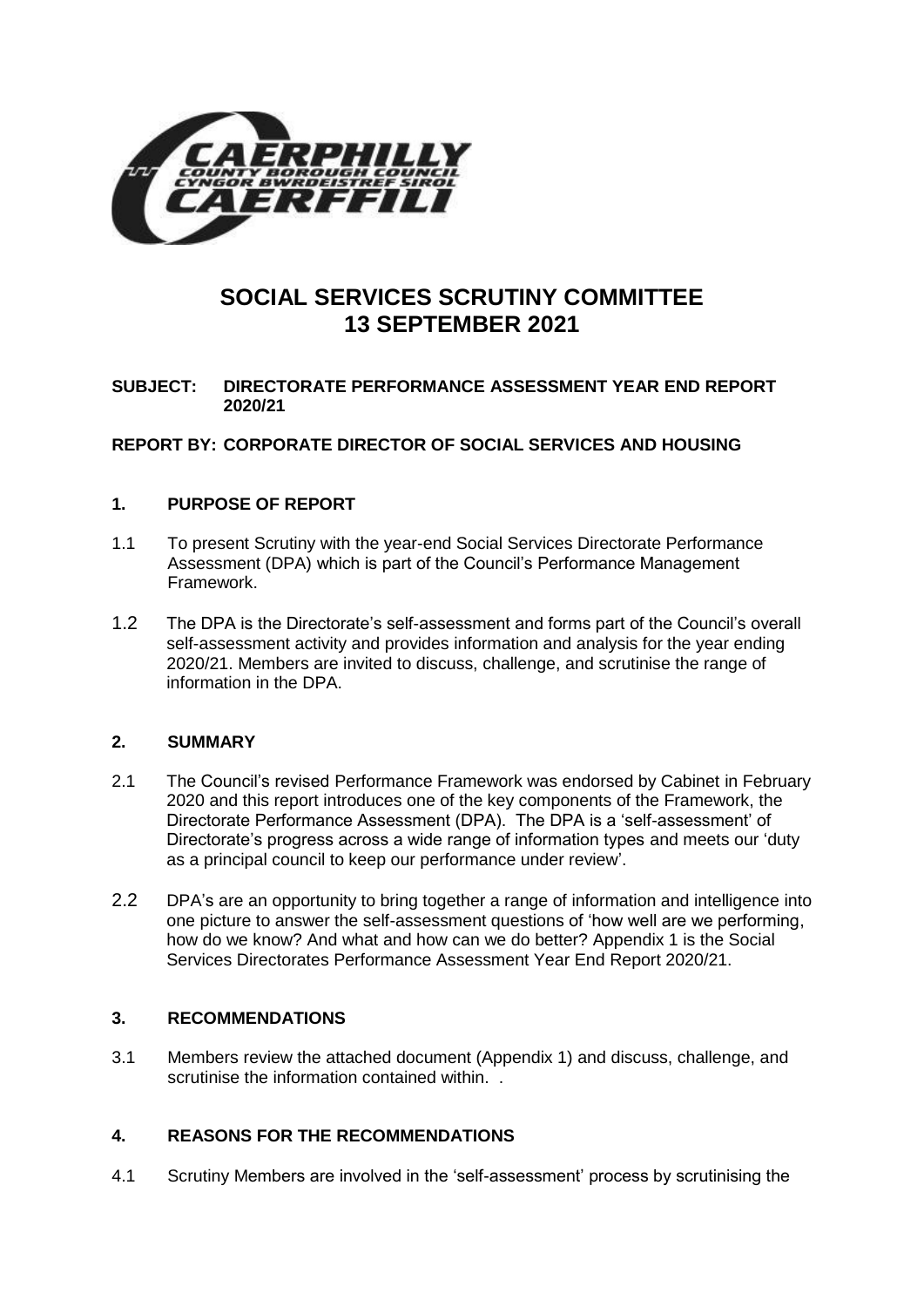information within the Directorate Performance Assessment. This also supports the principles within the new section (Part 6, Chapter 1) of the Local Government and Elections (Wales) Act which provides for a new performance and governance regime for principal councils.

## **5. THE REPORT**

- 5.1 The Performance Framework has been developed to meet several strategic and operational needs as well as to meet the legislation and further the Council's desire to be a high performing learning organisation focused on meeting the needs of its residents. The framework was piloted in 2019 and endorsed by Cabinet February 2020 and now is reported as a regular part of scrutiny committees. This report introduces and shares the Social Services dashboards (the DPA) for the year end 2020/21.
- 5.2 The spirit of the DPA (appendix 1) is about providing learning, the DPA is less about performance and targets (though they have their place) rather is designed to provide a wider picture of knowledge and learning, to identify cause and effect and to invite mature conversations that enhance learning which leads to improvement.

Due to the level and range of information contained within, below is a summary of our conclusions as to the top 3 achievements and 3 areas we identify as areas we wish to improve upon or where there is further learning to be explored.

- 5.3 Achievements
	- a) A second Children's Home for Caerphilly children and young people was established and is now fully operational.
	- b) Continue to embed corporate safeguarding arrangements. A Corporate Action Plan has been developed and ratified by CMT, Scrutiny Committees and Cabinet. Actions are 85% completed.
	- c) Continue to ensure recruitment in terms of children's services social workers is monitored and reviewed.
- 5.4 Areas for Improvements
	- a) In terms of Adult services we are now starting to see the demand for our services beginning to increase, referrals have climbed steadily through the year with corresponding numbers in terms of the number of assessments. In terms of reviews we saw a fall in the number completed in quarters 2 and 3, however numbers have increased during quarter 4. It should be noted that the indicator for DTOC was suspended by WG at the start of the year until further notice.
	- b) In terms of Children's Services referrals were relatively stable throughout the year, likewise Children Looked After (CLA) numbers were also stable (454 at Qtr1 to 456 at Qtr4) and we have also seen stability with numbers of children on the Child Protection Register (CPR). It is particular pleasing to see the number of assessments completed on time being at 95% despite the challenges posed by our new way of working.
	- c) From a budgetary perspective the directorate underspent against its allocated budget, this was primarily as a result of additional COVID monies allocated by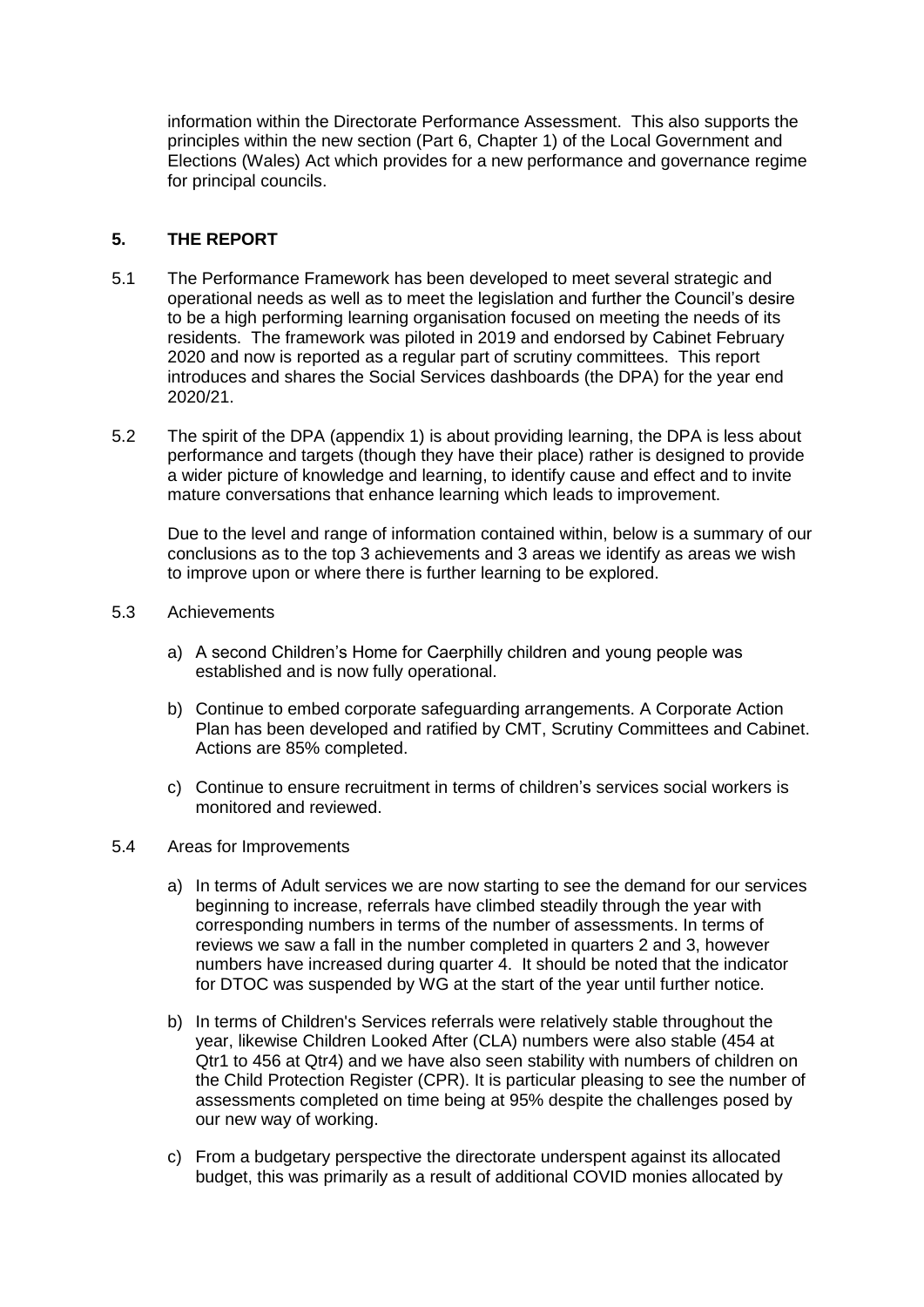WG, in addition some of our services were stopped or reduced during the pandemic with the subsequent reduction in expenditure, 50% of this underspend will now be taken into Directorate reserves.

## 5.5 **Conclusion**

Clearly performance during the past six months of 2020/21 have been impacted by the authority's response to the Coronavirus pandemic, whilst the majority of social care services have remained in place (with the exception of days services and some respite services) the attention of staff has clearly had to be on responding to the virus.

In terms of Adult services we are now starting to see the demand for our services beginning to increase, referrals have climbed steadily through the year with corresponding numbers in terms of the number of assessments. In terms of reviews we saw a fall in the number completed in quarters 2 and 3, however numbers have increased during quarter 4. This is something we will continue to keep under review.

Given the Covid-19 Pandemic, it was reassuring to see that 25% of all referrals made to Children's Services proceeded to an assessment. This compared favourably to pre-Covid levels and demonstrates that those cases in greatest need continued to be responded to despite the lockdown restrictions within the period. However, timescales for completion of assessments was adversely affected in Q1 by Covid-19 with the majority being out of timescale due to families being unavailable because of shielding or being symptomatic, however performance has improved significantly by the end of the reporting year in Quarter 4.

Sickness absence levels across the directorate reduced slightly during the year, however there is concern over absence levels within adults services this will be looked at in more detail, the position in children services is more positive.

From a budgetary perspective the directorate underspent against its allocated budget, this was primarily as a result of additional COVID monies allocated by WG, in addition some of our services were stopped or reduced during the pandemic with the subsequent reduction in expenditure, 50% of this underspend will now be taken into Directorate reserves.

#### 6. **ASSUMPTIONS**

6.1 There are no assumptions thought to be required within this report.

## 7. **SUMMARY OF INTEGRATED IMPACT ASSESSMENT**

7.1 This report has no decision-making requests and an integrated impact assessment does not apply. Information on equalities and Welsh language will be included within the DPA's.